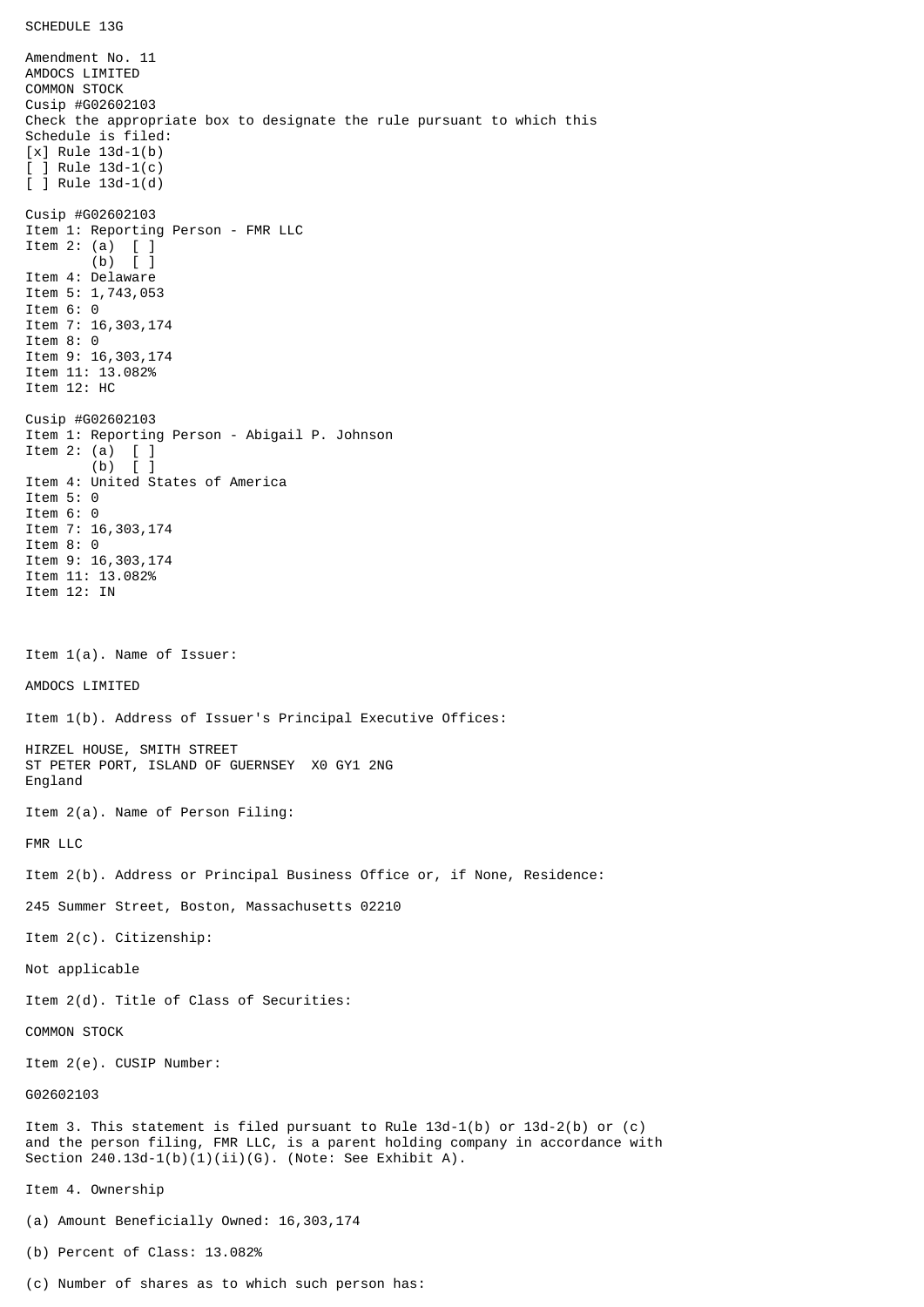- (i) sole power to vote or to direct the vote: 1,743,053
- (ii) shared power to vote or to direct the vote: 0
- (iii) sole power to dispose or to direct the disposition of: 16,303,174
- (iv) shared power to dispose or to direct the disposition of: 0

Item 5. Ownership of Five Percent or Less of a Class.

Not applicable.

Item 6. Ownership of More than Five Percent on Behalf of Another Person.

One or more other persons are known to have the right to receive or the power to direct the receipt of dividends from, or the proceeds from the sale of, the COMMON STOCK of AMDOCS LIMITED. No one other person's interest in the COMMON STOCK of AMDOCS LIMITED is more than five percent of the total outstanding COMMON STOCK.

Item 7. Identification and Classification of the Subsidiary Which Acquired the Security Being Reported on By the Parent Holding Company.

See attached Exhibit A.

Item 8. Identification and Classification of Members of the Group.

Not applicable.

Item 9. Notice of Dissolution of Group.

Not applicable.

Item 10. Certifications.

By signing below I certify that, to the best of my knowledge and belief, the securities referred to above were acquired and are held in the ordinary course of business and were not acquired and are not held for the purpose of or with the effect of changing or influencing the control of the issuer of the securities and were not acquired and are not held in connection with or as a participant in any transaction having that purpose or effect.

Signature

After reasonable inquiry and to the best of my knowledge and belief, I certify that the information set forth in this statement is true, complete and correct.

February 8, 2022 Date

/s/ Kevin M. Meagher Signature

Kevin M. Meagher Duly authorized under Power of Attorney effective as of September 28, 2018, by and on behalf of FMR LLC and its direct and indirect subsidiaries\*

\* This power of attorney is incorporated herein by reference to Exhibit 24 to the Schedule 13G filed by FMR LLC on October 9, 2018, accession number: 0000315066-18-002414.

Exhibit A

Pursuant to the instructions in Item 7 of Schedule 13G, the following table lists the identity and Item 3 classification, if applicable, of each relevant entity that beneficially owns shares of the security class being reported on this Schedule 13G.

Entity ITEM 3 Classification

FIAM LLC IA Fidelity Institutional Asset Management Trust Company BK Fidelity Management & Research Company LLC \* IA Fidelity Management Trust Company BK Strategic Advisers LLC IA